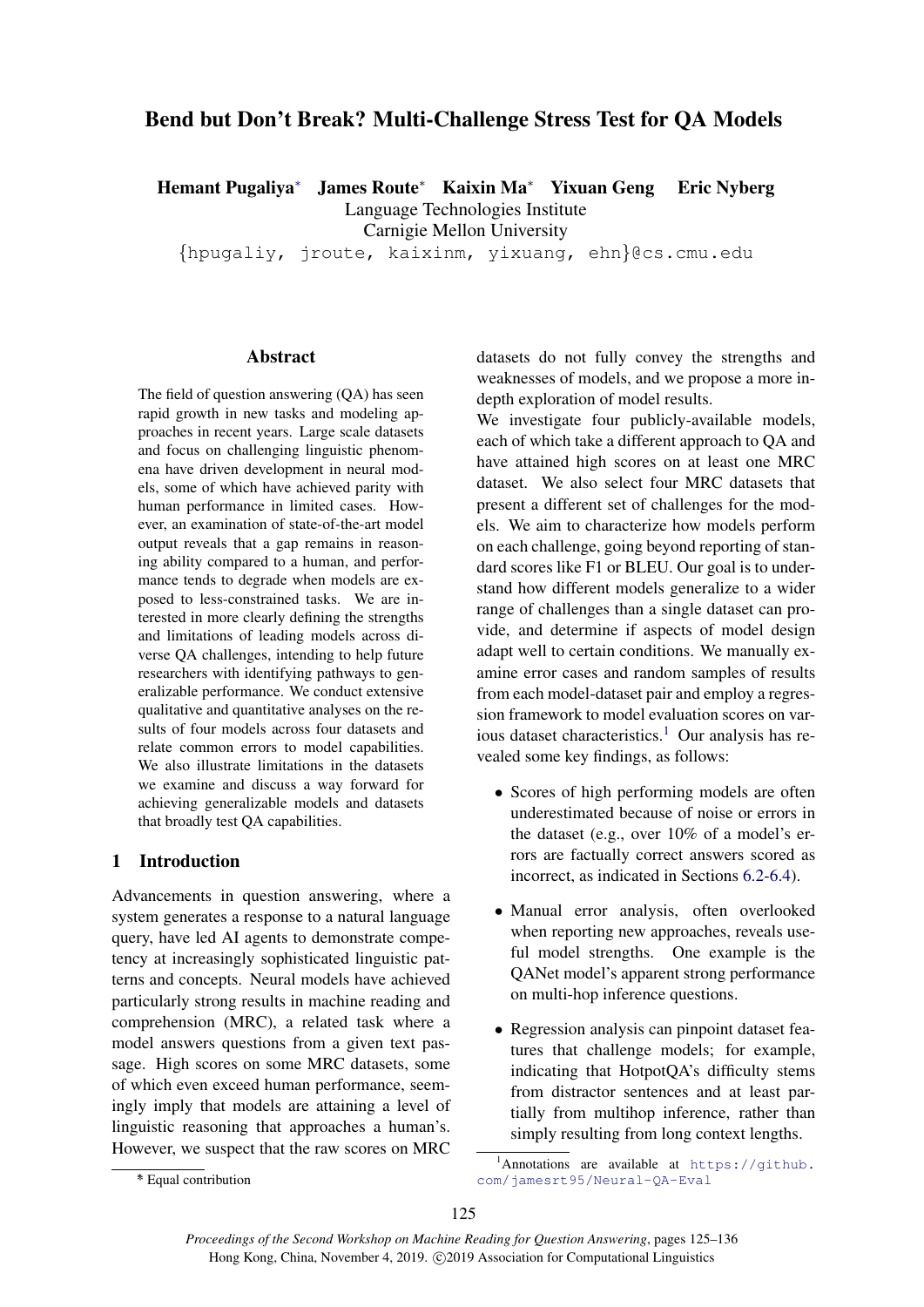Based on our findings, we conclude with some guidelines which future researchers can benefit from while building new models and datasets.

### 2 Related Work

Wadhwa et al. (2018) explored the performance of several MRC models on SQuAD and inferred common areas of difficulty. Kaushik and Lipton (2018) examined model performance across several MRC datasets, including SQuAD. This study questioned the effective difficulty of MRC tasks by varying the amount of input data available to the models. Rondeau and Hazen (2018) presented a systematic approach for identifying the most salient features for a question's difficulty on SQuAD. They define question categories based on the number of models that could get the correct output on the question. Sugawara et al. (2017) analyzed 6 MRC datasets on the metrics of prerequisite skills and readability, which are defined from a human's perspective. Feng et al. (2018) explored model explainability on MRC and other tasks by reducing input spans until a given model failed to generate a correct prediction. Talmor and Berant (2019) investigated generalization and transferability of 10 MRC datasets and analyzed factors that contribute to these characteristics.

Our study casts a broader net by testing four MRC datasets against four models. The study tests a greater range of linguistic phenomena and examines a larger proportion of question-answer pairs. In addition, our quantitative analysis scales to larger data sizes. We focus on characterizing model outputs and errors, and in the process, make inferences about the MRC challenges. We adopt both automatic and manual analysis of QA pairs across all dataset-model pairs. We do not focus on explainability in this study, although we aim to conclude why a model performs in a certain way throughout our analysis.

## 3 Datasets

We selected four datasets for evaluating model performance, each of which we describe briefly. We chose datasets that are relatively well-known and test a variety of non-overlapping capabilities. Table 1 summarizes key characteristics for the datasets.

SQuAD (Rajpurkar et al., 2016) is one of the first large-scale extractive question answering datasets. We include SQuAD in this study because it is

| <b>Dataset</b> | Data      | <b>Source</b> | Answer    | Size  |
|----------------|-----------|---------------|-----------|-------|
| SOuAD          | Wikipedia | Crowd         | Span      | 100K  |
| HotpotQA       | Wikipedia | Crowd         | Span      | 113K  |
| SearchOA       | Web       | Jeopardy      | Span      | 140K  |
| <b>MSMARCO</b> | Web       | Bing          | Free-form | 1.01M |

Table 1: Dataset Summary

well-understood, and it tests a model's tolerance for paraphrasing and coreferences between the question and context. Although SQuAD 2.0 (Rajpurkar et al., 2018) is the most recent version of this dataset, we focus on SQuAD 1.1 because our selected models are not designed to handle the unanswerable questions in SQuAD 2.0.

HotpotQA (Yang et al., 2018) is similar to SQuAD but includes additional linguistic phenomena. HotpotQA stresses multihop reasoning, which requires a model to aggregate information from multiple relevant passages to locate the answers. It also contains questions that require a model to compare two entities and select the correct one. We use the distractor version of HotpotQA, where 10 passages are provided per question; two of the passages are relevant and the remaining eight contain keywords that appear in the question. We selected HotpotQA to test how well models handle consistently challenging multihop and comparison questions.

SearchQA (Dunn et al., 2017) is built using a different approach than SQuAD or HotpotQA. All question-answer pairs from the Jeopardy Challenge are collected and then augmented with text snippets from web pages retrieved by a search engine. Each question includes up to 51 snippets, and questions and snippets are cleaned to remove tokens such as stopwords. We selected SearchQA because it requires models to locate an answer within a uniquely large and noisy context, and the cleaning process creates a much more terse and uninterpretable text compared to the other datasets.

MSMARCO (Nguyen et al., 2016) is also a search-based dataset and was created using Bing queries from real users as questions and corresponding documents returned by the search engine as contexts. We include MSMARCO as the only dataset that requires models to freely generate answer sequences instead of selecting a span. Although most of the models we test are span-based, we aim to evaluate how well the models adapt to a different answer type.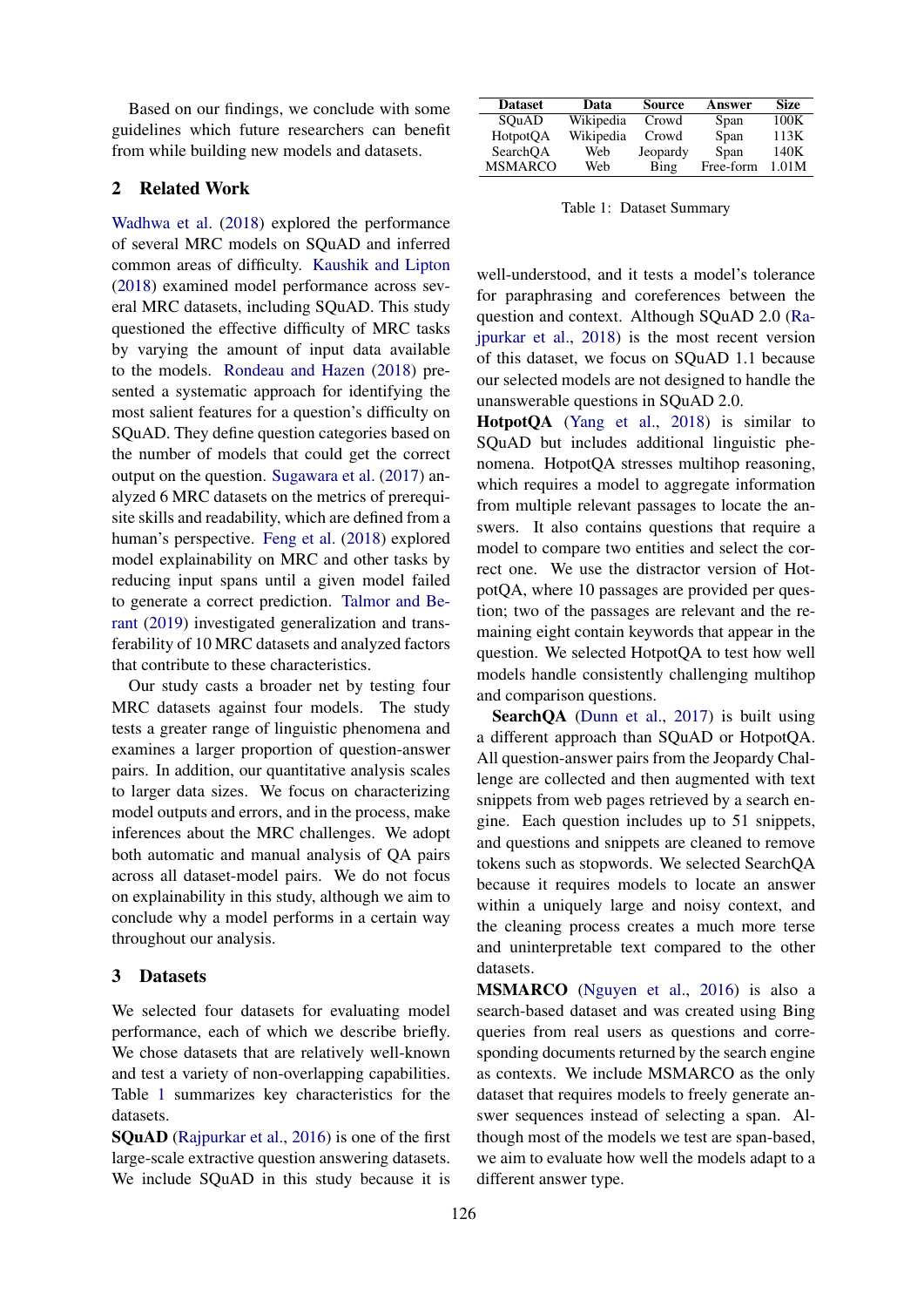#### 4 Models

We also focus on diversity when selecting models. Each of the models described in this section is developed for a different task and they have relatively heterogeneous architecture. We specifically chose models that had strong performance on at least one popular QA dataset, particularly the ones used in this study. Some of the models were not designed to handle the challenges presented by one or more of the datasets; this is an intentional choice to measure how well a model generalizes to an out of domain task. We reduce the size of some models so that all training can be accomplished using equal hardware resources (single  $GPU)^2$ . All changes are described in Section 5.

QANet (Yu et al., 2018) was originally developed for the SQuAD dataset and was state-of-the-art on the leaderboard in earlier 2018. The model consists of several convolutional encoding blocks, self-attention layers (Vaswani et al., 2017) and feed-forward layers. Finally, answer pointer layers (Seo et al., 2016) are used to predict start and end indices of the answer span. We used Google's implementation for our experiments<sup>3</sup>. To train QANet on single GPU, we reduce the number of encoder layers from 7 to 1.

BERT (Devlin et al., 2018) consists of stacked bidirectional transformer encoders and is pretrained on large corpora for masked language modeling task and next sentence prediction. BERT has achieved state-of-the-art performance on several NLP tasks after fine-tuning, and a BERT ensemble occupied the top position on the SQuAD leaderboard. A final layer is added to BERT that predicts the start and end indices of the answer span. We select BERT for this study because we hypothesize that its strong performance across NLP tasks is indicative of generalizability on multiple QA datasets. We use the Pytorch implementation of  $BERT<sup>4</sup>$  and use the smaller BERT-base model. BERT-base SQuAD results are consistent with the Pytorch implementation but lower than the official SQuAD leaderboard which uses BERT-large.

#### Denoising Distantly Supervised(DS)-QA (Lin

et al., 2018) is mainly aimed at improving Open-Domain Question Answering. The model employs a paragraph selector to filter out noisy paragraphs and a paragraph reader to extract the correct answer from those denoised paragraphs. The paragraph selector encodes all paragraphs and the question using LSTM layers and self-attention. A paragraph reader then estimates a probability distribution over all possible spans. This architecture is shown to be effective on many open-domain datasets like Quasar-T(Dhingra et al., 2017), SearchQA(Dunn et al., 2017), TriviaQA(Joshi et al., 2017) and CuratedTREC(Baudis and Sedivý, 2015). We use the official implementation of this model.5

CommonSenseMultihop(CSM) (Bauer et al., 2018) generates an answer sequence rather than selecting a span. It uses an attention mechanism to reason over context and a pointer-generator decoder (See et al., 2017) to synthesize the answer. The model also applies common sense knowledge from an external knowledge base Concept-Net (Speer et al., 2016). The model encodes the context and question using Bi-LSTM layers, and BiDAF attention (Seo et al., 2016), then applies self-attention (Cheng et al., 2016) to perform multihop reasoning. The context is also attended by an encoded commonsense representation. Finally, the decoder generates the answer sequence and copies key spans from the context. This model has achieved promising performance on the NarrativeQA (Kocisky et al., 2018) and WikiHop (Welbl et al., 2018) datasets. We choose this model to test how it generalizes to extractive datasets and whether common sense knowledge is helpful for other QA tasks. We use the official implementation of this model. 6

#### 5 Experiments

We train the four selected models on each dataset as outlined in Sections 3 and 4, and where possible replicate the same training procedures used for the original models. Many of the datasets have features that the models were not designed to handle, in these cases, we perform preprocessing to adapt the dataset to the model without conferring an unfair advantage. We use official evaluation scripts to compute scores for the models.7

<sup>&</sup>lt;sup>2</sup>Some models accept the number of layers/encoders as hyperparameters

<sup>3</sup>https://qithub.com/tensorflow/tpu/ tree/master/models/experimental/QANet <sup>4</sup>https://github.com/huggingface/ pytorch-pretrained-BERT

<sup>5</sup><https://github.com/thunlp/OpenQA> <sup>6</sup>[https://github.com/yicheng-w/](https://github.com/yicheng-w/CommonSenseMultiHopQA) [CommonSenseMultiHopQA](https://github.com/yicheng-w/CommonSenseMultiHopQA)

<sup>7</sup>We used SQuAD's scripts for HotpotQA and SearchQA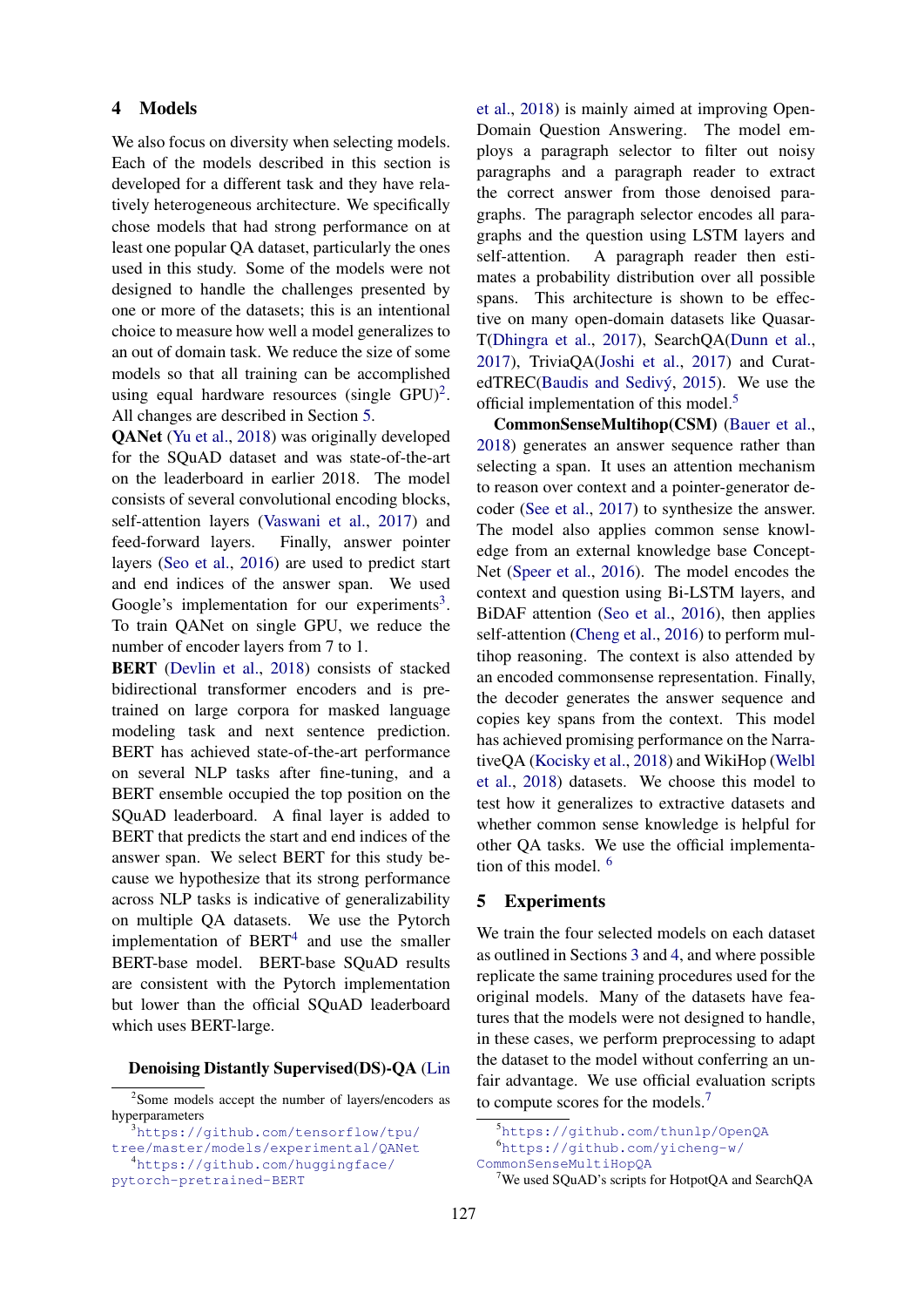| <b>Models</b> |       | <b>SOuAD</b> |       | <b>HotpotOA</b> |       | <b>SearchOA</b> |         | <b>MSMARCO</b> |  |
|---------------|-------|--------------|-------|-----------------|-------|-----------------|---------|----------------|--|
|               | FМ    | F1.          | EM    | F1              | EМ    | F1              | Rouge-L | Bleu1          |  |
| <b>OANet</b>  | 71.08 | 80.33        | 49.78 | 63.73           | 57.33 | 64.06           | 33.23   | 27.90          |  |
| <b>BERT</b>   | 81.25 | 88.45        | 44.22 | 56.84           | 62.36 | 68.18           | 42.99   | 33.00          |  |
| <b>CSM</b>    | 57.90 | 69.49        | 48.09 | 50.60           | 54.03 | 60.03           | 39.25   | 38.57          |  |
| <b>DS-OA</b>  | 60.24 | 70.95        | 35.83 | 45.99           | 60.31 | 65.89           | 23.42   | 9.00           |  |

Table 2: Results from all experiments

We evaluate models on every dataset's dev set, sample 100 question-answer pairs to characterize the linguistic phenomena and inference type needed to answer correctly, and then inspect performance on the sampled pairs. Definitions and examples of each inference type can be found in supplementary. We perform a further manual evaluation on 100 sampled cases where the prediction is completely incorrect for each dataset-model pair. A single annotator evaluated the samples for each dataset, although we performed limited cross-validation to promote consistency. We characterize errors and relative strengths and weaknesses for models in Section 6.

In addition to manual error analysis, we perform regressions to evaluate model performance on an entire dev set. This enables us to evaluate many course-grained hypotheses, such as the assertion that models perform worse on longer contexts. We performed logistic regression for dataset and model pairs on the EM metric (feature templates and regression tables are provided in supplementary). Although OLS regression on a continuous variable may seem like a more intuitive choice, the F1 score distributions are bimodal and heteroskedastic, which violate key OLS assumptions. We perform stepwise regression using AIC to select features and apply a Bonferroni correction to p-values based on the number of features we originally collected. We do not report regression results for MSMARCO because complete separation occurs for two features (discussed further in Section 6).

#### 5.1 Data Preprocessing

Here we describe preprocessing decisions and experimental adaptations for the datasets.

SQuAD's contexts are relatively small, so no substantial preprocessing was done. We disabled the paragraph selector in DS-QA since each context is a single paragraph.

HotpotQA contains questions with *yes* / *no* answers, and we prepend these tokens to the context spans so extractive models can select them. We also exclude supporting evidence annotations because the models do not support these outputs. For QANet and CSM, we concatenate all paragraphs as context. For BERT, we follow Nogueira et al. (2018) and Buck et al. (2017) by concatenating contexts and using a sliding window approach, because of the models' limits on input length. During training we reduce context size to 5 paragraphs by randomly discarding non-relevant segments, so BERT is more likely to see relevant spans in one window.

SearchQA We concatenate the first 10 passages and discard the remainder for the training and dev sets for all models except DS-QA. For BERT, we follow the same sliding window approach as HotpotQA.

MSMARCO is an order of magnitude larger than the other datasets and since our primary interest is in exploring model performance, we randomly sample 20% of the training and dev QA pairs. We also remove all unanswerable questions, resulting in 101K training samples and 11K for dev. The QANet, BERT, and DS-QA model require answers to be extracted spans for training, so for each QA pair, we locate the span in the answer-bearing document with the highest Rouge score compared to the true answer and use the corresponding start and end indices for training. We also append *yes* and *no* tokens to the context so these answers are available to the extractive models. For QANet, BERT and CSM, we concatenate all snippets as context.

#### 6 Results and Error Analysis

The evaluation scores across all models and datasets are shown in Table 2. In the remainder of this section, we examine model performance on a per-dataset basis and explore possible reasons that explain the results. For each dataset, we break down performance by the types of inference required to answer the question. We also introduce categories for common errors observed across all datasets below; Table 3 shows examples for every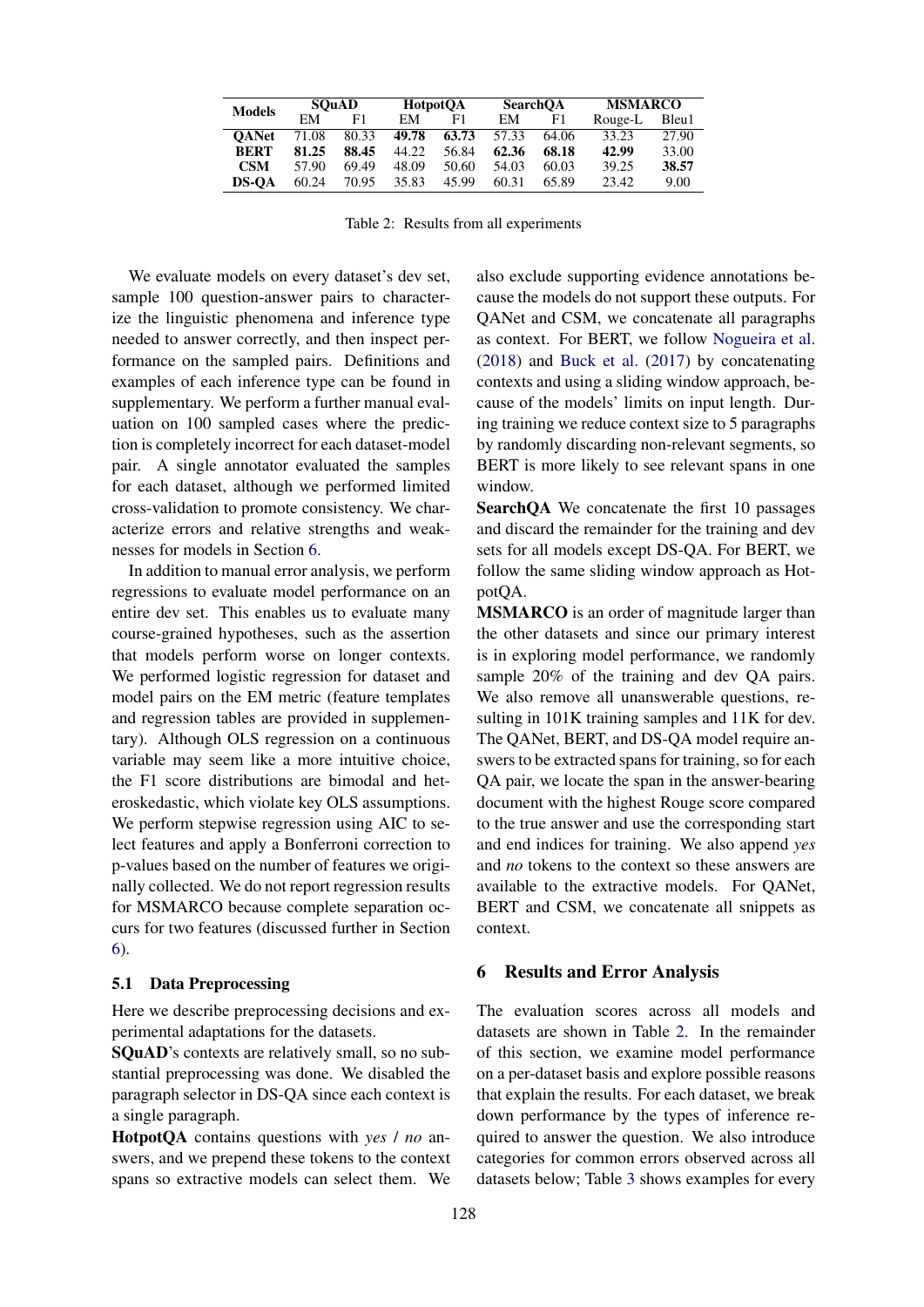| <b>Error Type</b>           | <b>Ouestion</b>                        | Answer                 | <b>Prediction</b>      |
|-----------------------------|----------------------------------------|------------------------|------------------------|
| <b>Random Guess</b>         | How high do plague fevers run?         | 38-41C                 | near $100\%$           |
| Same Entity Type            | What team lost Super Bowl XXXIII?      | <b>Atlanta Falcons</b> | Denver                 |
| <b>Sentence Selection</b>   | What did Marlee Matlin translate?      | the national anthem    | American Sign Language |
| Copying From Question       | What was Apple Talk?                   | proprietary suite of   | AppleTalk              |
|                             |                                        | networking protocols   |                        |
| <b>Factually Correct</b>    | How long are car loans typically?      | 60-month               | 5 years                |
| Reasonable Answer           | What did Edison offer Tesla            | \$10 a week raise      | payment                |
| Multihop Inference          | How long is the river for which        | 2844 km                | 729 km                 |
|                             | Frenchmans Creek is a Tributary?       |                        |                        |
| Span Selection              | Which "Roseanne" star is in Scream 2?  | Laurie Metcalf         | Rebecca Gayheart       |
| <b>Confused By Question</b> | What type of word play does "What"     | ryhme                  | rock                   |
|                             | Are Little Girls Made Of?"             |                        |                        |
|                             | and "What Are Little Boys"             |                        |                        |
|                             | Made "Of" have in common?              |                        |                        |
| <b>Entity Choice</b>        | Which band has released more albums    | <b>Sick Puppies</b>    | Third Eye Blind        |
|                             | with their original members, Sick      |                        |                        |
|                             | Puppies or Third Eye Blind?            |                        |                        |
| Yes/No Choice               | Are Uber Goober and American Jobs      | N <sub>0</sub>         | Yes                    |
|                             | both documentaries about gaming?       |                        |                        |
| Numeric Inference           | Which genus is native to more          | Nothoscordum           | Callirhoe              |
|                             | continents, Nothoscordum or Callirhoe? |                        |                        |
| <b>Answer Missing</b>       | jan 20, 2009 man lose 400,000 year     | george w bush          | willie pearl russell   |
|                             | plus 50 grand expenses federal         |                        |                        |

Table 3: Examples of frequent error types from all 4 datasets

error type. We refer readers to supplementary for dataset specific examples of these error categories. Random Guess: The answer appeared randomly selected, with no clear logic behind the choice.

Same Entity Confusion: The model selected the right type of entity (e.g., a person) but chose the wrong span.

Sentence Selection: The model predicted a span from an irrelevant sentence that shared one or more words with the question.

Copying From Question: The model picked a span that appeared in the question.

Factually Correct: The model's answer is correct but does not match a reference answer.

Reasonable Answer: The prediction makes sense semantically to the question but is not exactly correct.

Multihop Inference: In a "bridge" type question, the model's answer was only informed by one of the supporting facts. Typically the selected span answers part of the question but fails to address an additional clue or constraint.

Span Selection: The model located the answerbearing sentence but chose the wrong span. These errors frequently happen when the correct answer is a date or number and the model chooses a nearby number instead.

Confused by Question: The question is malformed or the true answer is illogical, causing the model to choose a loosely related or random span. Entity Choice: The question provided a choice of two entities and the model picked the wrong one. Yes/No Choice: The question required a Yes/No response and the model picked the incorrect one.

Numeric Inference: The question required the model to choose between two numeric quantities, such as which is greater or came first. The models largely appear to guess at these questions, because none of them are designed to perform such evaluations.

Answer Missing: The answer span does not appear in the context, therefore making it impossible for the model to locate the answer.

Overall, we observe that BERT achieves the highest performance on extractive datasets with relatively straightforward questions (SQuAD and SearchQA). BERT's extensive pretraining as a language model and sentence predictor probably confers a strong advantage in these settings. QANet performs best on HotpotQA: it can process longer contexts than BERT, and our error analysis finds that QANet handles questions that require multihop inference better than the other models. BERT achieves the highest Rouge-L score on MSMARCO, but CSM has the highest Bleu1 score. This is somewhat unexpected because MS-MARCO answers are often not contiguous spans, which would seem to favor CSM as the only model that generates answer sequences. We discuss these findings in more detail below.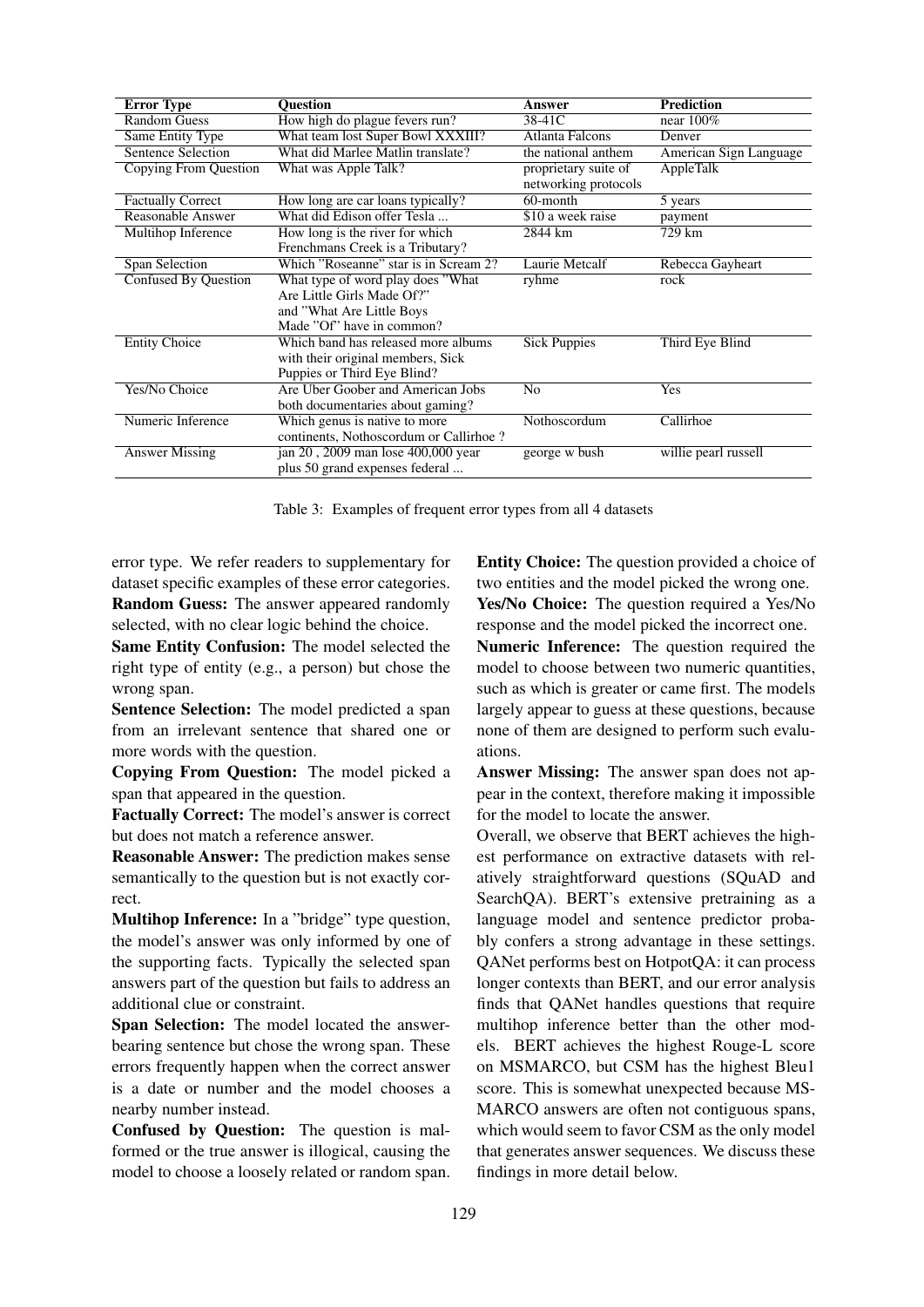

Figure 1: Comparison of Model Performance on SQuAD By Question Inference Types (numbers beside the labels indicate how many samples out of 100 fall into that category)

| <b>Error Type</b>         | <b>OANet</b> | <b>BERT</b> | $\overline{\text{CSM}}$ | <b>DS-OA</b> |
|---------------------------|--------------|-------------|-------------------------|--------------|
| Random Guess              | 28%          | 16%         | 26%                     | 35%          |
| Same Entity Type          | 30%          | 34%         | 24%                     | 39%          |
| Sent. Selection           | 20%          | 22%         | 10%                     | 7%           |
| Copy From Ques.           | $4\%$        | $0\%$       | 10%                     | $2\%$        |
| Factually Correct.        | $7\%$        | 11%         | 3%                      | 5%           |
| Reasonable Ans.           | 5%           | 8%          | 6%                      | 3%           |
| <b>Regression Feature</b> | <b>OANet</b> | <b>BERT</b> | <b>CSM</b>              | <b>DS-OA</b> |
| O-A Jaccard               | 22.3         | 15.0        | 16.6                    | 23.0         |
| "Who" O                   | 2.58         | 2.83        | 2.49                    | 2.07         |
| "When" O                  | 3.70         | 4.05        | 2.92                    | 2.93         |
| "How Many" Q              | 3.04         | 2.78        | 3.30                    | 2.58         |

Table 4: Common Types of Errors on SQuAD (top) and Select SQuAD Regression Features and Odds Ratios (bottom)

#### 6.1 SQuAD

Figure 1 compares results by inference type on SQuAD. All models did well on questions that require simple word match and BERT's advantage is less obvious. BERT is less affected by challenging inference types such as coreference and implicit relation, resulting in a large lead over other models.

Table 4 shows the error distribution for all models. The numbers in each column may not sum to 100% because multiple categories may apply to a single QA pair and we do not include error types that rarely occur.

We find that BERT is relatively precise at locating answer spans: it makes the fewest random guesses, and its most common mistake is confusing a similar entity with the answer. QANet is prone to the same error type; however, because this kind of mistake is relatively subtle, it may also be an indicator of stronger performance.

We note that  $10\%$  of the CSM model's errors are the result of selecting words that appear in the question, which is much more frequent than other models. We hypothesize that the model's copying mechanism assigns a higher probability to question keywords that appear frequently in the context, making these words more likely to appear during generation. Given that other models do not have the score aggregation step, they are less susceptible to copying words from the question.

Here we describe the features used for regression analysis and some details of how we compute them.

Lengths: The number of tokens in the question and answer respectively.

Word Match: Binary feature indicating if the sentence that has most words overlap with question contains the answer.

Question-Answer: The Jaccard similarity between the question and the answer bearing sentence. All tokens in the question and the context sentence are lemmatized using Spacy<sup>8</sup>.

Question-Sentence: The number of overlapping words between question and answer bearing sentence.

Avg Word Match: We first segment the context into sentences and compute the average number of overlapping words between the question and sentences.

Question Types: Dummy variables signifying if a question keyword appears anywhere in the question.

Entity Counts - Question: We use Spacy to annotate entities in the question and count the number of entities.

Pronouns (Passage): We count the number of pronouns in the context from Spacy annotation.

Regression analysis shows that the Jaccard similarity between the question and answer-bearing sentence is highly predictive of EM score for all models: an increase in Jaccard similarity of 0.1 correlates with at least a 30% increase of a model answering correctly (Table 4. Questions asking *who*, *when* and *how many* are easier to answer for all models (the chances of a correct answer increase by 2-4 times). The effects are particularly strong for "when" and "how many," because the answers are numeric and distinctive from other tokens in the context. Complete regression results, including p-values, are given in supplemental (re-

<sup>8</sup><https://spacy.io/>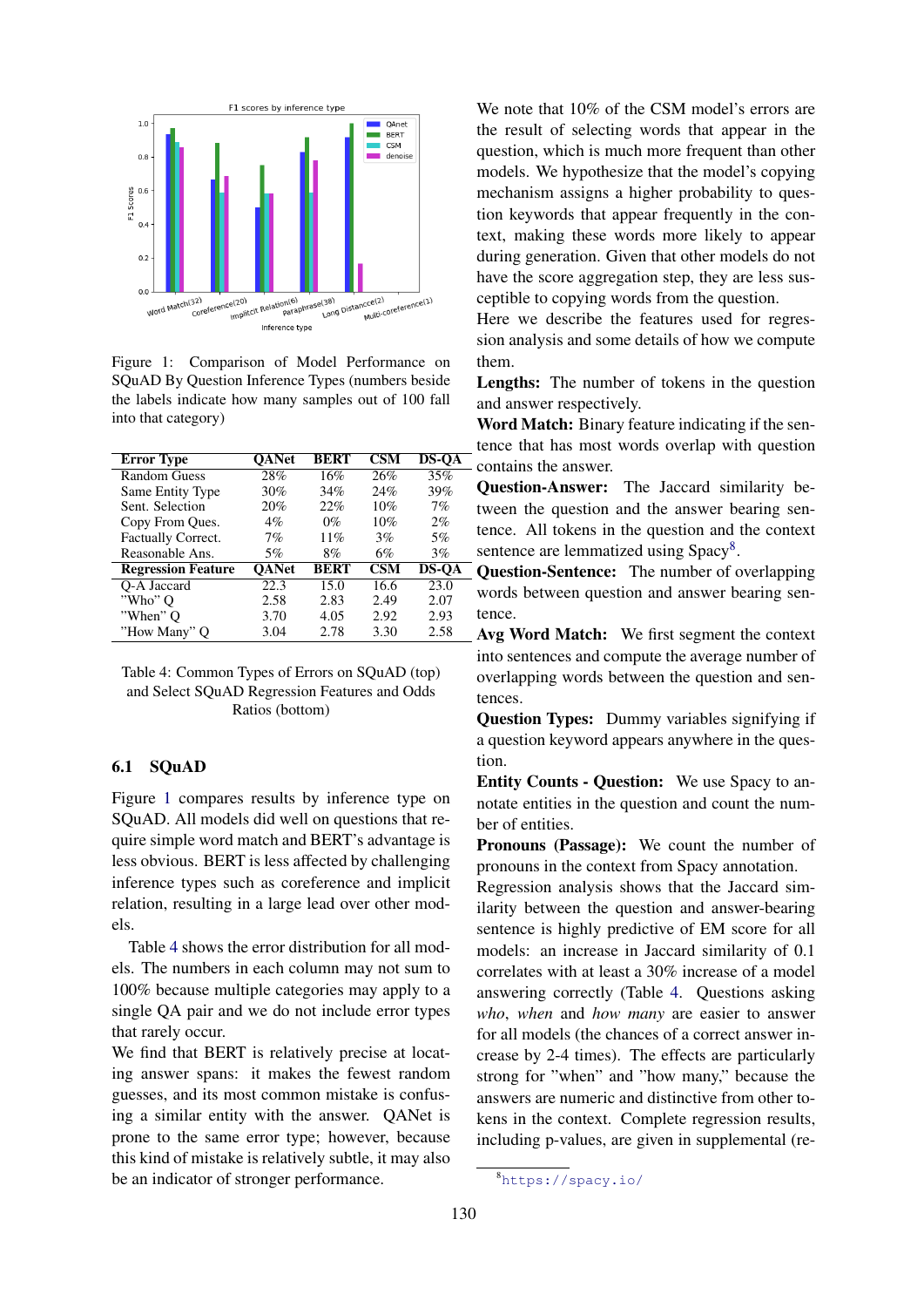

Figure 2: Comparison of Model Performance on HotpotQA By Question Inference Types

| <b>Error Type</b>         | <b>OANet</b> | <b>BERT</b> | <b>CSM</b> | <b>DS-QA</b> |
|---------------------------|--------------|-------------|------------|--------------|
| Multihop Inference        | 13%          | 8%          | 12%        | 35%          |
| Sent. Selection           | 12%          | 18%         | 29%        | 34%          |
| Span Selection            | 33%          | 22%         | 19%        | 7%           |
| Confused By Ques.         | $9\%$        | 14%         | 15%        | 7%           |
| <b>Factually Correct</b>  | 13%          | 12%         | $7\%$      | 5%           |
| <b>Entity Choice</b>      | 10%          | 16%         | 11%        | $9\%$        |
| Yes/No Choice             | 10%          | $9\%$       | 5%         | $4\%$        |
| Numeric Inference         | 8%           | $2\%$       | 8%         | 6%           |
| <b>Regression Feature</b> | <b>OANet</b> | <b>BERT</b> | <b>CSM</b> | <b>DS-QA</b> |
| Ans Len                   | .956         | .954        | .962       | .966         |
| <b>Fact Dist</b>          | .992         | .992        | .993       |              |
| Context Len               |              |             |            |              |
| <b>Ouestion Type</b>      |              |             |            |              |

Table 5: Common Types of Errors on HotpotQA (top) and Select HotpotQA Regression Features and Odds Ratios (bottom, - denotes insignificant results)

sults in Table 4 are all significant).

#### 6.2 HotpotQA

QANet unexpectedly recorded a higher score than BERT, a departure from the other extractive datasets. QANet is the only model with CNN layers, which may be suited to identifying related text in long contexts, necessary for multihop inference. As shown in Table 5, the most frequent errors in HotpotQA involve distractor sentences and multihop inference. QANet and BERT clearly make these errors less frequently than the other models. We attribute this to the models' more extensive attention mechanisms that better model interactions and dependencies in the context.

Nearly 25% of QANet and BERT errors are due to problems with the question or answer. This is almost certainly due to the complexity of HotpotQA questions, which increases the chances of crowdworkers erroneously formulating the question and answer. As a result, the true performance for QANet and BERT may be well over 10% higher than the actual evaluation scores; this is an issue we observe in MSMARCO as well.

Many HotpotQA questions do not require multihop inference. The question often contains a keyword or phrase that occurs only near the correct answer, or the question asks for an entity type that appears once in the context. During the manual evaluation, this was the only question type that all four models could frequently answer without error. We *only* assigned the multihop inference label to a QA pair if the correct answer could not be deduced from reading a single passage in the context. Here are some of the regression features we used besides ones that are identical to those in SQuAD. Dist between Sup. Facts The number of tokens (in hundreds) between the starting point of each paragraph that contains a supporting fact. This is computed after concatenating the paragraphs into a single context.

Question-Answer Overlap: The number of to-- kens common to the question and the answer-- bearing sentence.

Distractor Sentences: The number of sentences with at least the same amount of overlap as the question and answer-bearing sentence.

Yes/No: Dummy variable set to 1 if the question requires a yes or no answer.

Comparison: Dummy variable set to 1 if the answer is a selection between 2 entities.

Numeric: Dummy variable set to 1 if the answer is a number.

Regression analysis indicates that question type (e.g., "who" or "when") has insignificant predictive power, which is unusual. This is probably because knowledge of the answer's entity type does not help narrow candidate spans when questions truly require multihop inference. We also find that context length has no significant predictive power, and we even exclude it from the final regression because it worsens fit. HotpotQA is notable in that its contexts are long compared to other datasets, and this result indicates that HotpotQA's difficulty is not simply the result of long contexts. There is one case where context size matters, which is the distance in tokens between passages with supporting facts. For three of the models, an increase of 100 tokens between supporting facts correlates with approximately a halved probability of a correct answer. There is also a negative correlation for all models with answer span length. We find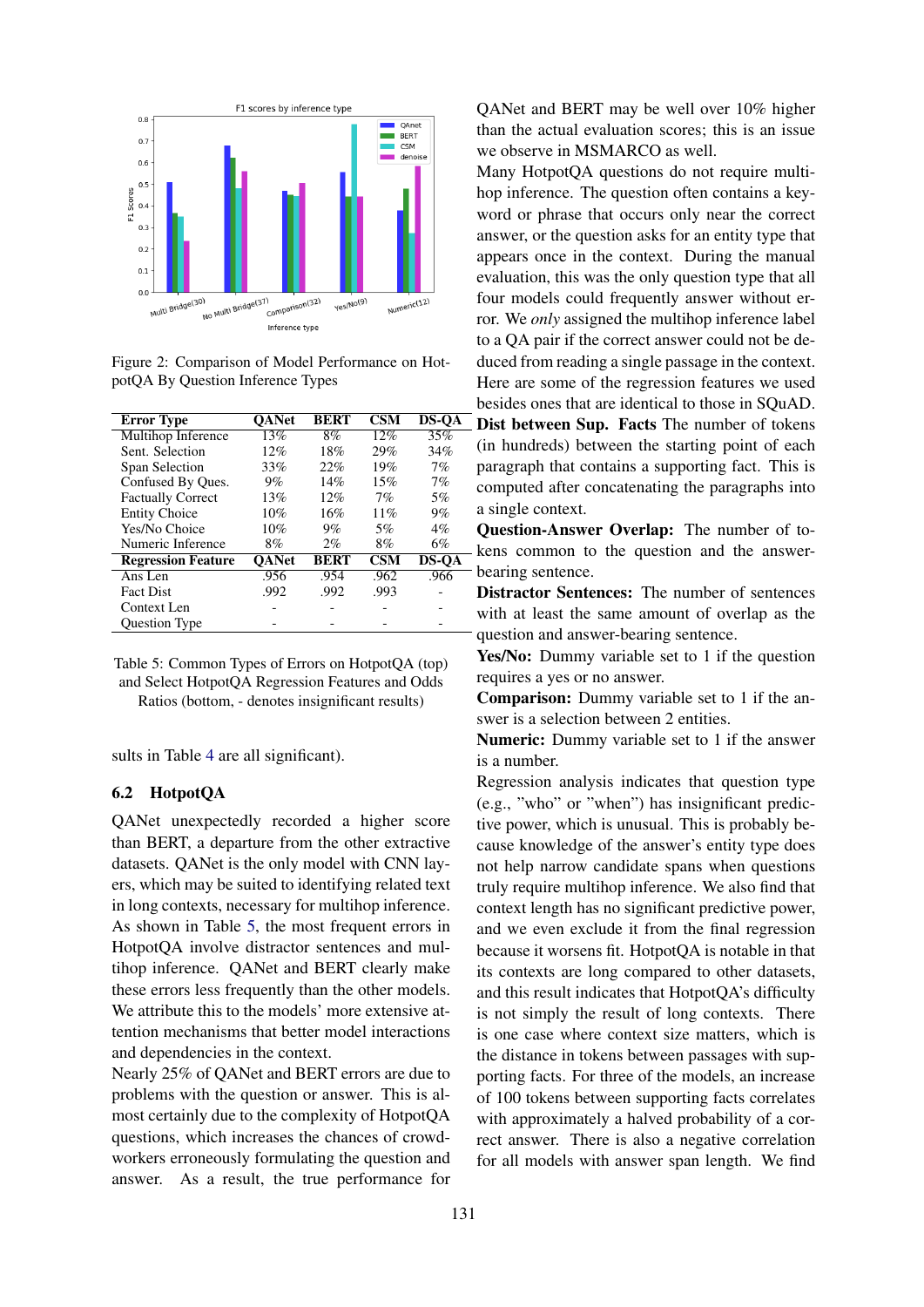

Figure 3: Comparison of Model Performance on MS-MARCO By Question Inference Types

| <b>Error Type</b>        | <b>OANet</b> | <b>BERT</b> | <b>CSM</b> | <b>DS-OA</b> |
|--------------------------|--------------|-------------|------------|--------------|
| <b>Random Guess</b>      | 42%          | 14%         | 26%        | 48%          |
| Same Entity Type         | 10%          | 18%         | 23%        | 25%          |
| Sent. Selection          | $9\%$        | 15%         | 16%        | 6%           |
| <b>Factually Correct</b> | 14%          | 40%         | 12%        | 11%          |
| Reasonable Ans.          | 17%          | 11%         | 11%        | 4%           |
| Yes/No Choice            | 8%           | 11%         | $4\%$      | 0%           |

Table 6: Common Types of Errors on MSMARCO

that long answers are more likely to be faulty or badly chosen. More than half of the dev set answers that contain least 10 words are improperly chosen or contain spurious information, making it very unlikely for a model to choose the exact span.

### 6.3 MSMARCO

Figure 3 compares Rouge scores across question inference types for MSMARCO. We primarily focus on the first three inference types since there are relatively more samples. Although QANet's performance is comparable to BERT on word match, BERT is better on questions involving coreference resolution or paraphrasing. We again attribute this to BERT's pre-training, which we suspect makes it more robust to variations in language. The error types we observed in MSMARCO are identical to those in previous sections.

Table 6 shows the distribution of common errors on MSMARCO. Similar to SQuAD, BERT is least likely to guess randomly. To our surprise, 40% of BERT's predictions that are scored as 0 are correct, and another 11% are at least reasonable. This indicates that MSMARCO's annotations are noisy and that model performance may be systematically understated. In practical terms, however, MSMARCO's questions are based on real user queries, many of which are open-ended and

have too many correct answers to exhaustively list. It is worth mentioning that the reason the DS-QA model makes no yes/no choice errors is because it failed to identify the correct answer type and instead outputs random spans. Essentially, higher errors in the yes/no category at least indicate that a model can detect a yes/no question and provide an applicable answer, even if it is incorrect.

We do not report regression results for MS-MARCO. The Rouge and Bleu scores are continuous but cannot be well-modeled by OLS for the same reason as F1 scores on the other datasets (see Section 5). Logistic regression is non-ideal because the scores must be coerced to either 0 or 1, and in any case, complete separation occurs because two variables trivially predict whether a question can be perfectly answered. For the CSM model, any question with an answer longer than approximately 50 words is never perfectly answered. For the remaining models, if no contiguous span from the context matches the true answer, the question is never perfectly answered.

#### 6.4 SearchQA

As SearchQA is built by collecting documents from a search query, and aggressive preprocessing has been performed to remove common words, the inference types used for other datasets do not hold. However, each search query may have one or more clues pointing to the answer. Figure 4 shows model performance by the number of clues in a query. Model performance generally improves with more clues, and we observe that a higher number of clues correlates with more answer mentions in the provided documents.

From Table 7, we see that the Same Entity Type is the major error across all models. All the models have a similar number of Same Entity Type errors. For the Random Guess error, we see that QANet, BERT and DS-QA have similar error distributions; however, CSM has a high random error rate. This could be attributed to the decoding layer copying something useless from the context when it is unsure. Similarly, a high number of word match distractions were expected for DS-QA as its initial paragraph selector has a simple architecture and is expected to be distracted by lexical matches. Another thing to notice is that the last three error types (Factually Correct, Reasonable Answer and Answer Missing) make up between 14-24% of the errors across the models. This suggests that the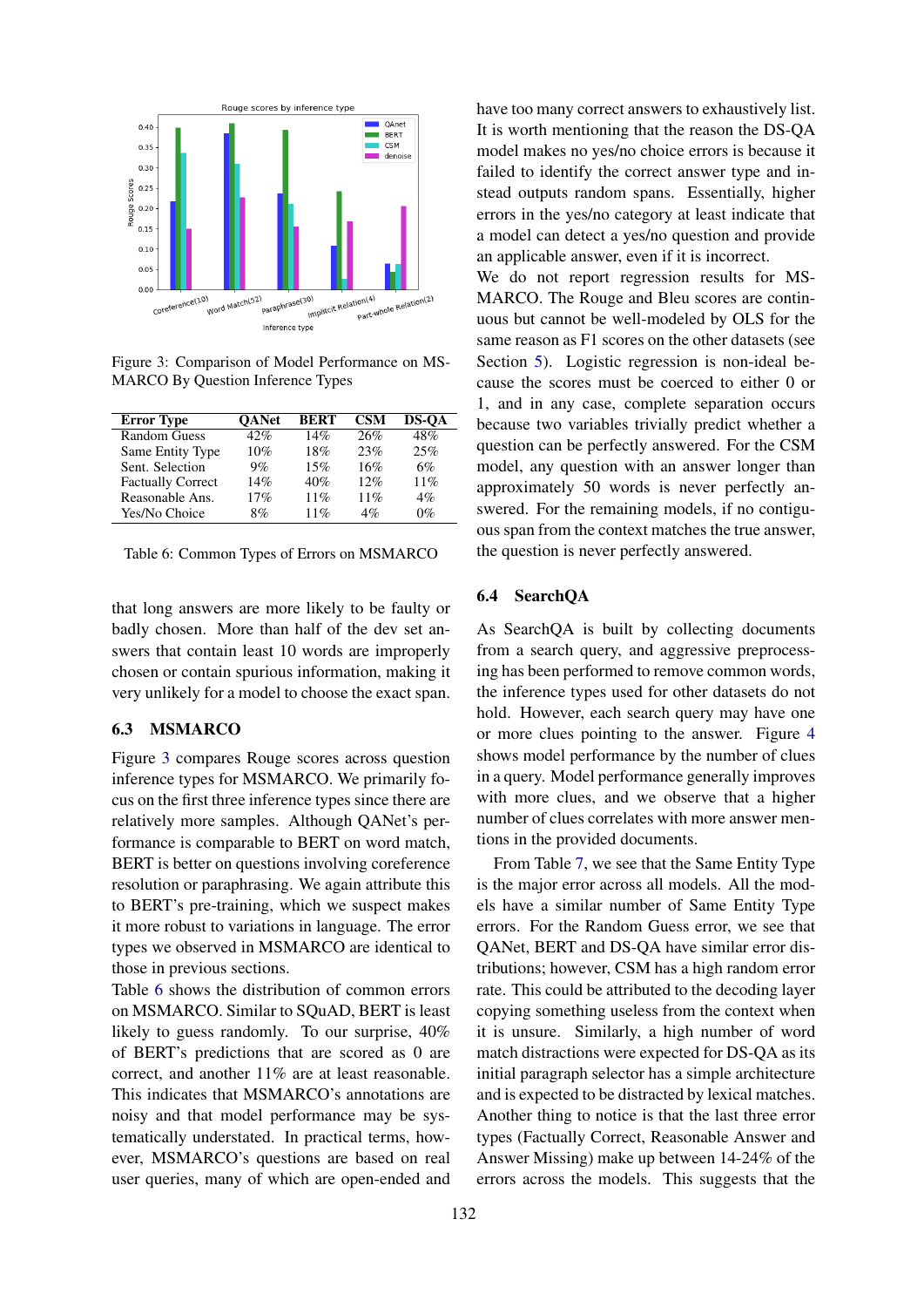

Figure 4: Comparison of Performance on SearchQA By Number of clues in Question

actual model performance is better than what is portrayed in Table 2. Regarding regression analysis, we describe only features that are new for SearchQA:

Passage (Avg): Average number of tokens in all passages in the context.

Answer-Bearing Passages: The number of passages in the context that contain the correct answer.

Answer Mentions: The number of times the correct answer appears in the context.

Answer Entity Type: Dummy variable signifying the entity type of the correct answer.

Based on the regressions done on model scores (Table 7), an interesting common trend is suggested across all models. Whenever the answer is an entity<sup>9</sup>, the odds that the models get the answer right increases significantly, frequently by a factor of 2 or 3. Although somewhat counterintuitive, the lengths of the question, answer, and context all correlate positively with the odds of selecting the right answer. We attribute this to the terse language of SearchQA, as longer questions and answers often include useful clues to narrow the list of possible answers. We further speculate that large contexts may have lengthy sections of irrelevant text that are easier to exclude during answer selection.

## 7 Conclusion

We conclude our discussion by presenting suggestions for good future practices when building and presenting new models and datasets. We constructively offer these points and have no intent to criticize authors whose prior work we reference.

Diverse Selection of Datasets. QA models

Table 7: Common Types of Errors on SearchQA (top) and Select SearchQA Regression Features and Odds Ratios (bottom, - denotes insignificant results)

are frequently evaluated on a single dataset, and even when multiple datasets are used, they tend to be similar. We encourage future authors to evaluate performance against a dataset with substantial differences from the one used for initial evaluation. For datasets like SQuAD, where the leaderboard is crowded with high-performing models, results on an additional challenge may provide better information on an approach's strengths and limits.

Limited Dataset Annotation. To assist in characterizing model performance, future datasets could include a small set of QA pairs that have been manually annotated with data on inference types or linguistic phenomena being tested. This information would provide a much more detailed view of model performance than a raw score, and could be incorporated into the evaluation script for an automatic presentation.

Question-Answer Quality Control. Model performance is consistently underestimated because correct answers are scored as wrong, and some questions are unanswerable because of human error. Crowdsourced datasets could include an additional task where a separate pool of workers checks QA pairs for mistakes or adds additional accepted answers to the QA pair. Standardization of answers, such as whether to include "the" before an entity, would also make scoring more precise.

Error Type QANet BERT CSM DS-QA Random Guess 19% 16% 28% 18%<br>Same Entity Type 30% 29% 32% 37% Same Entity Type Sent. Selection 20% 22% 19% 24%<br>Factually Correct 8% 10% 7% 6% Factually Correct 8% 10% 7% 6%<br>Reasonable Ans. 6% 7% 6% 4% Reasonable Ans.  $6\%$   $7\%$   $6\%$ <br>Answer Missing  $5\%$   $7\%$   $5\%$ Answer Missing 5% 7% 5% 4% Regression Feature QANet BERT CSM DS-QA Ans Len 1.34 1.27 1.16 -<br>O Len 1.03 1.03 1.02 1.03 Q Len 1.03 1.03 1.02 1.03 Context Len  $1.02$   $1.03$   $1.02$   $1.03$ <br>Any Entity Type  $\geq 1.29$   $\geq 1.30$   $\geq 1.45$   $\geq 1.50$ Any Entity Type ≥1.29 ≥1.30 ≥1.45 ≥1.50

<sup>&</sup>lt;sup>9</sup>Detected using Google Natural language API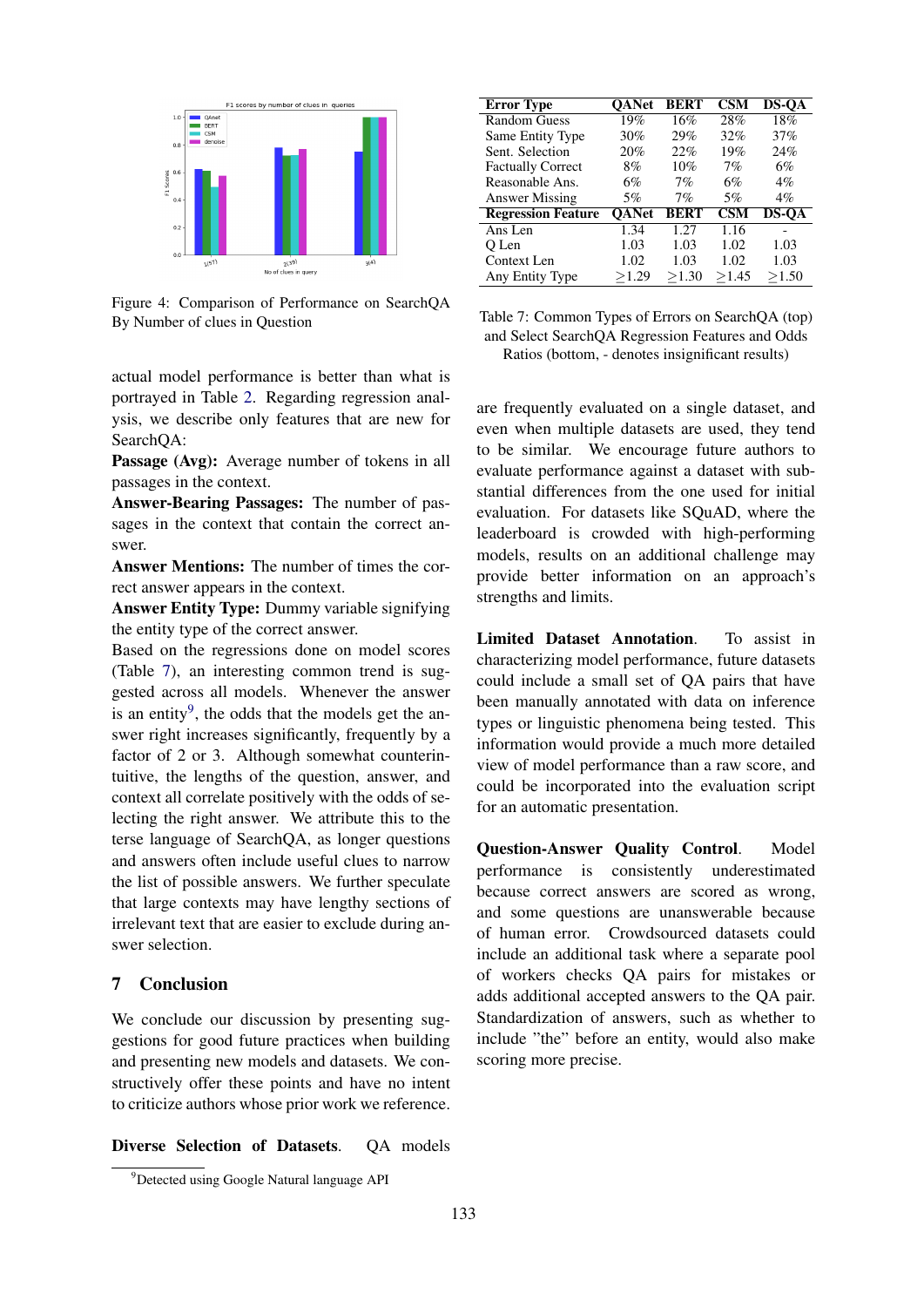#### References

- Petr Baudis and Jan Sedivý. 2015. Modeling of the question answering task in the yodaqa system. In *CLEF*.
- Lisa Bauer, Yicheng Wang, and Mohit Bansal. 2018. [Commonsense for generative multi-hop question an](https://www.aclweb.org/anthology/D18-1454)[swering tasks.](https://www.aclweb.org/anthology/D18-1454) In *Proceedings of the 2018 Conference on Empirical Methods in Natural Language Processing*, pages 4220–4230, Brussels, Belgium. Association for Computational Linguistics.
- Christian Buck, Jannis Bulian, Massimiliano Ciaramita, Andrea Gesmundo, Neil Houlsby, Wojciech Gajewski, and Wei Wang. 2017. [Ask the right ques](http://arxiv.org/abs/1705.07830)[tions: Active question reformulation with reinforce](http://arxiv.org/abs/1705.07830)[ment learning.](http://arxiv.org/abs/1705.07830) *CoRR*, abs/1705.07830.
- Jianpeng Cheng, Li Dong, and Mirella Lapata. 2016. [Long short-term memory-networks for machine](https://doi.org/10.18653/v1/D16-1053) [reading.](https://doi.org/10.18653/v1/D16-1053) In *Proceedings of the 2016 Conference on Empirical Methods in Natural Language Processing*, pages 551–561, Austin, Texas. Association for Computational Linguistics.
- Jacob Devlin, Ming-Wei Chang, Kenton Lee, and Kristina Toutanova. 2018. [BERT: pre-training of](http://arxiv.org/abs/1810.04805) [deep bidirectional transformers for language under](http://arxiv.org/abs/1810.04805)[standing.](http://arxiv.org/abs/1810.04805) *CoRR*, abs/1810.04805.
- Bhuwan Dhingra, Kathryn Mazaitis, and William W Cohen. 2017. Quasar: Datasets for question answering by search and reading. *arXiv preprint arXiv:1707.03904*.
- Matthew Dunn, Levent Sagun, Mike Higgins, V. Ugur Güney, Volkan Cirik, and Kyunghyun Cho. 2017. [Searchqa: A new q&a dataset augmented with con](http://arxiv.org/abs/1704.05179)[text from a search engine.](http://arxiv.org/abs/1704.05179) *CoRR*, abs/1704.05179.
- Shi Feng, Eric Wallace, Alvin Grissom II, Mohit Iyyer, Pedro Rodriguez, and Jordan Boyd-Graber. 2018. [Pathologies of neural models make interpretations](https://www.aclweb.org/anthology/D18-1407) [difficult.](https://www.aclweb.org/anthology/D18-1407) In *Proceedings of the 2018 Conference on Empirical Methods in Natural Language Processing*, pages 3719–3728, Brussels, Belgium. Association for Computational Linguistics.
- Mandar Joshi, Eunsol Choi, Daniel S. Weld, and Luke Zettlemoyer. 2017. Triviaqa: A large scale distantly supervised challenge dataset for reading comprehension. In *Proceedings of the 55th Annual Meeting of the Association for Computational Linguistics*, Vancouver, Canada. Association for Computational Linguistics.
- Divyansh Kaushik and Zachary C. Lipton. 2018. [How](https://www.aclweb.org/anthology/D18-1546) [much reading does reading comprehension require?](https://www.aclweb.org/anthology/D18-1546) [a critical investigation of popular benchmarks.](https://www.aclweb.org/anthology/D18-1546) In *Proceedings of the 2018 Conference on Empirical Methods in Natural Language Processing*, pages 5010–5015, Brussels, Belgium. Association for Computational Linguistics.
- Tomas Kocisky, Jonathan Schwarz, Phil Blunsom, Chris Dyer, Karl Moritz Hermann, Gabor Melis, ´ and Edward Grefenstette. 2018. [The NarrativeQA](https://TBD) [reading comprehension challenge.](https://TBD) *Transactions of the Association for Computational Linguistics*, TBD:TBD.
- Yankai Lin, Haozhe Ji, Zhiyuan Liu, and Maosong Sun. 2018. [Denoising distantly supervised open-domain](https://www.aclweb.org/anthology/P18-1161) [question answering.](https://www.aclweb.org/anthology/P18-1161) In *Proceedings of the 56th Annual Meeting of the Association for Computational Linguistics (Volume 1: Long Papers)*, pages 1736– 1745, Melbourne, Australia. Association for Computational Linguistics.
- Tri Nguyen, Mir Rosenberg, Xia Song, Jianfeng Gao, Saurabh Tiwary, Rangan Majumder, and Li Deng. 2016. [Ms marco: A human generated machine read](https://www.microsoft.com/en-us/research/publication/ms-marco-human-generated-machine-reading-comprehension-dataset/)[ing comprehension dataset.](https://www.microsoft.com/en-us/research/publication/ms-marco-human-generated-machine-reading-comprehension-dataset/)
- Rodrigo Nogueira, Jannis Bulian, and Massimiliano Ciaramita. 2018. [Learning to coordinate multiple](http://arxiv.org/abs/1809.10658) [reinforcement learning agents for diverse query re](http://arxiv.org/abs/1809.10658)[formulation.](http://arxiv.org/abs/1809.10658) *CoRR*, abs/1809.10658.
- Pranav Rajpurkar, Robin Jia, and Percy Liang. 2018. [Know what you don't know: Unanswerable ques](https://www.aclweb.org/anthology/P18-2124)[tions for SQuAD.](https://www.aclweb.org/anthology/P18-2124) In *Proceedings of the 56th Annual Meeting of the Association for Computational Linguistics (Volume 2: Short Papers)*, pages 784– 789, Melbourne, Australia. Association for Computational Linguistics.
- Pranav Rajpurkar, Jian Zhang, Konstantin Lopyrev, and Percy Liang. 2016. [SQuAD: 100,000+ questions for](https://doi.org/10.18653/v1/D16-1264) [machine comprehension of text.](https://doi.org/10.18653/v1/D16-1264) In *Proceedings of the 2016 Conference on Empirical Methods in Natural Language Processing*, pages 2383–2392, Austin, Texas. Association for Computational Linguistics.
- Marc-Antoine Rondeau and T. J. Hazen. 2018. [Sys](https://www.aclweb.org/anthology/W18-2602)[tematic error analysis of the Stanford question an](https://www.aclweb.org/anthology/W18-2602)[swering dataset.](https://www.aclweb.org/anthology/W18-2602) In *Proceedings of the Workshop on Machine Reading for Question Answering*, pages 12–20, Melbourne, Australia. Association for Computational Linguistics.
- Abigail See, Peter J. Liu, and Christopher D. Manning. 2017. [Get to the point: Summarization with pointer](https://doi.org/10.18653/v1/P17-1099)[generator networks.](https://doi.org/10.18653/v1/P17-1099) In *Proceedings of the 55th Annual Meeting of the Association for Computational Linguistics (Volume 1: Long Papers)*, pages 1073– 1083, Vancouver, Canada. Association for Computational Linguistics.
- Min Joon Seo, Aniruddha Kembhavi, Ali Farhadi, and Hannaneh Hajishirzi. 2016. [Bidirectional at](http://arxiv.org/abs/1611.01603)[tention flow for machine comprehension.](http://arxiv.org/abs/1611.01603) *CoRR*, abs/1611.01603.
- Robert Speer, Joshua Chin, and Catherine Havasi. 2016. [Conceptnet 5.5: An open multilingual graph](http://arxiv.org/abs/1612.03975) [of general knowledge.](http://arxiv.org/abs/1612.03975) In *AAAI Conference on Artificial Intelligence*.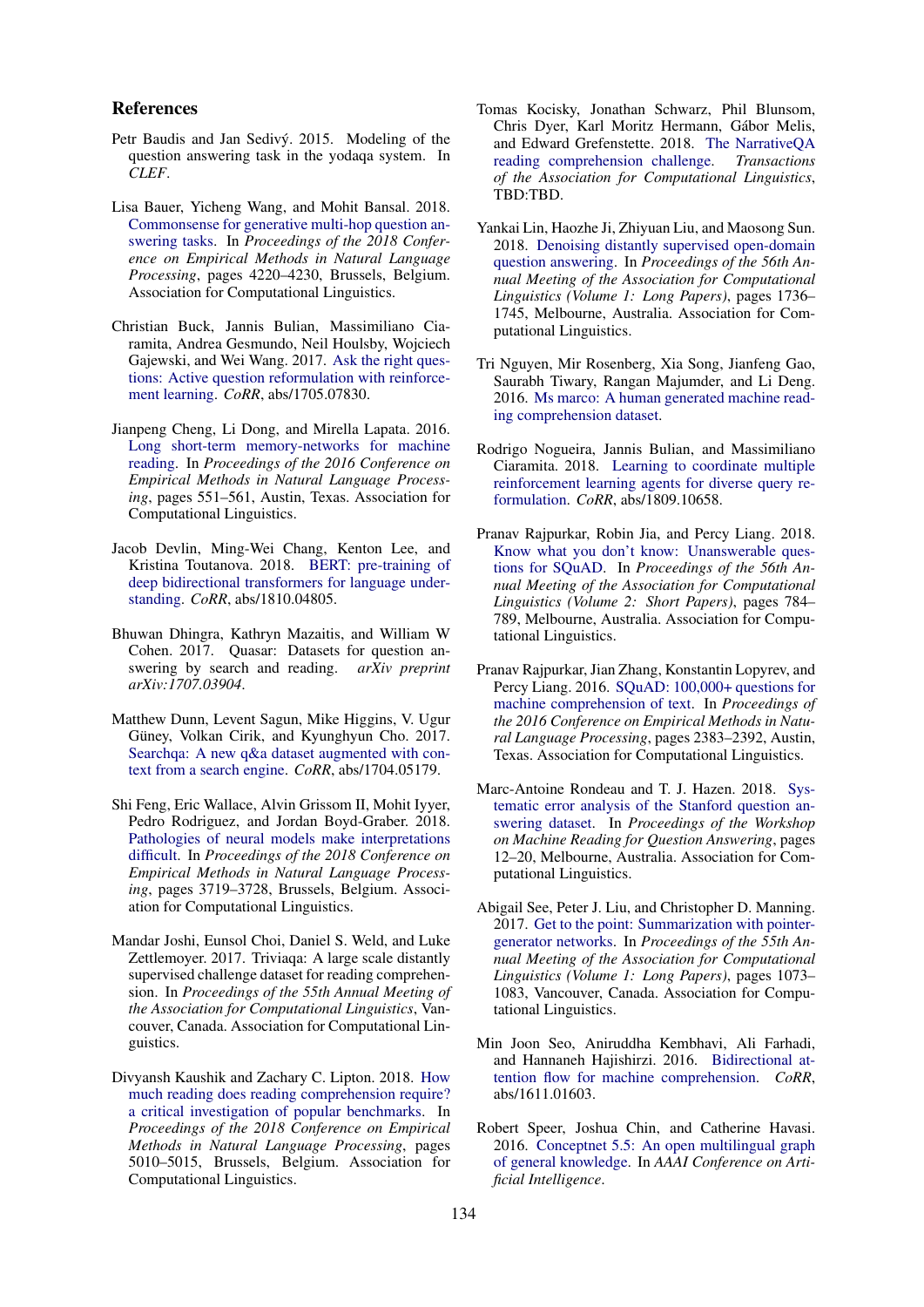- Saku Sugawara, Yusuke Kido, Hikaru Yokono, and Akiko Aizawa. 2017. [Evaluation metrics for ma](https://doi.org/10.18653/v1/P17-1075)[chine reading comprehension: Prerequisite skills](https://doi.org/10.18653/v1/P17-1075) [and readability.](https://doi.org/10.18653/v1/P17-1075) In *Proceedings of the 55th Annual Meeting of the Association for Computational Linguistics (Volume 1: Long Papers)*, pages 806–817, Vancouver, Canada. Association for Computational Linguistics.
- Alon Talmor and Jonathan Berant. 2019. [MultiQA: An](https://www.aclweb.org/anthology/P19-1485) [empirical investigation of generalization and trans](https://www.aclweb.org/anthology/P19-1485)[fer in reading comprehension.](https://www.aclweb.org/anthology/P19-1485) In *Proceedings of the 57th Annual Meeting of the Association for Computational Linguistics*, pages 4911–4921, Florence, Italy. Association for Computational Linguistics.
- Ashish Vaswani, Noam Shazeer, Niki Parmar, Jakob Uszkoreit, Llion Jones, Aidan N Gomez, Ł ukasz Kaiser, and Illia Polosukhin. 2017. [Attention is all](http://papers.nips.cc/paper/7181-attention-is-all-you-need.pdf) [you need.](http://papers.nips.cc/paper/7181-attention-is-all-you-need.pdf) In I. Guyon, U. V. Luxburg, S. Bengio, H. Wallach, R. Fergus, S. Vishwanathan, and R. Garnett, editors, *Advances in Neural Information Processing Systems 30*, pages 5998–6008. Curran Associates, Inc.
- Soumya Wadhwa, Khyathi Chandu, and Eric Nyberg. 2018. [Comparative analysis of neural QA models](https://www.aclweb.org/anthology/W18-2610) [on SQuAD.](https://www.aclweb.org/anthology/W18-2610) In *Proceedings of the Workshop on Machine Reading for Question Answering*, pages 89– 97, Melbourne, Australia. Association for Computational Linguistics.
- Johannes Welbl, Pontus Stenetorp, and Sebastian Riedel. 2018. [Constructing datasets for multi-hop](https://doi.org/10.1162/tacl_a_00021) [reading comprehension across documents.](https://doi.org/10.1162/tacl_a_00021) *Transactions of the Association for Computational Linguistics*, 6:287–302.
- Zhilin Yang, Peng Qi, Saizheng Zhang, Yoshua Bengio, William Cohen, Ruslan Salakhutdinov, and Christopher D. Manning. 2018. [HotpotQA: A](https://www.aclweb.org/anthology/D18-1259) [dataset for diverse, explainable multi-hop question](https://www.aclweb.org/anthology/D18-1259) [answering.](https://www.aclweb.org/anthology/D18-1259) In *Proceedings of the 2018 Conference on Empirical Methods in Natural Language Processing*, pages 2369–2380, Brussels, Belgium. Association for Computational Linguistics.
- Adams Wei Yu, David Dohan, Thang Luong, Rui Zhao, Kai Chen, and Quoc Le. 2018. [Qanet: Combining](https://openreview.net/pdf?id=B14TlG-RW) [local convolution with global self-attention for read](https://openreview.net/pdf?id=B14TlG-RW)[ing comprehension.](https://openreview.net/pdf?id=B14TlG-RW)